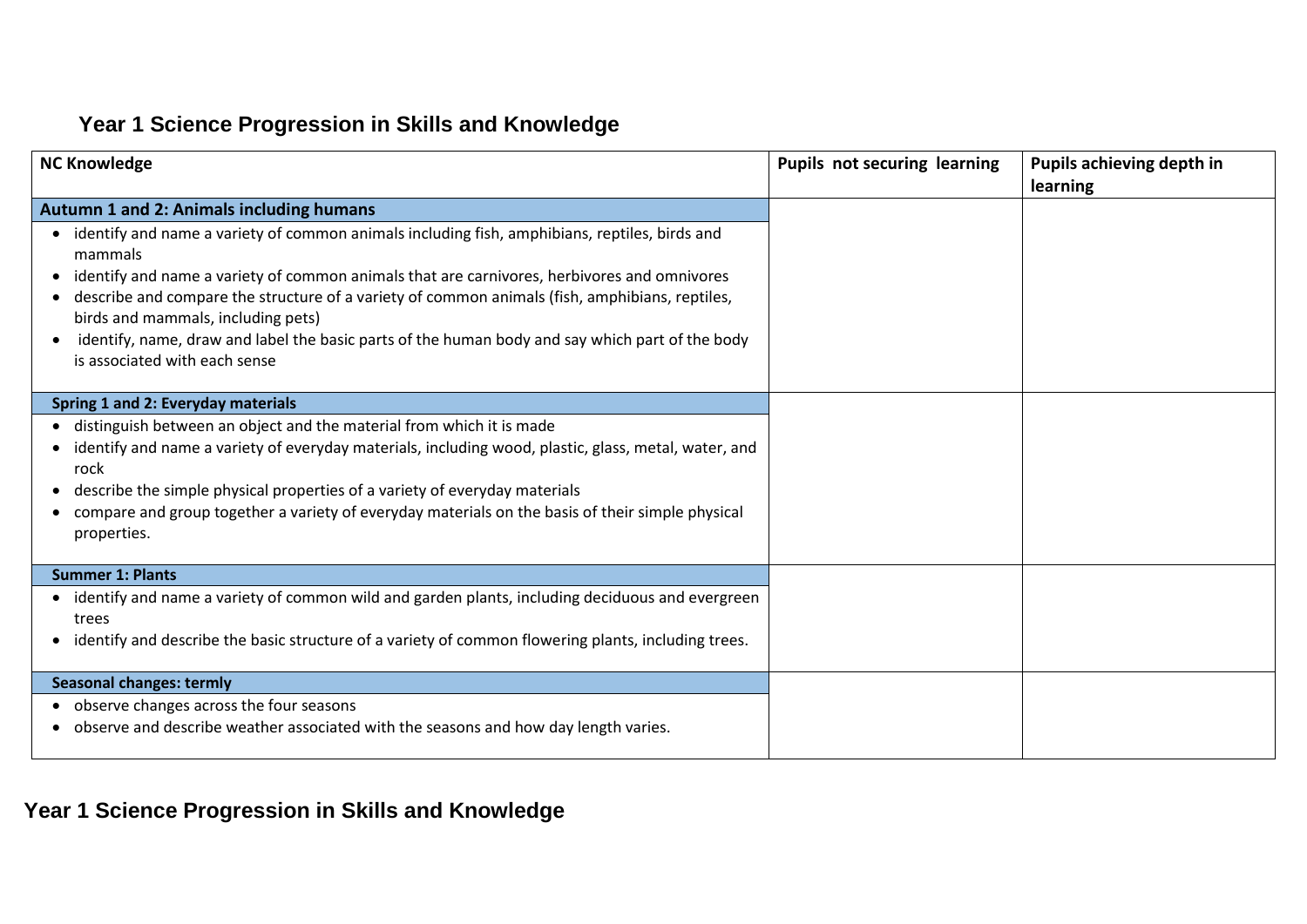| Y1/2 Working Scientifically:                                                                     | <b>Pupils not securing learning</b> | Pupils achieving depth in<br>learning |
|--------------------------------------------------------------------------------------------------|-------------------------------------|---------------------------------------|
| asking simple questions and recognising that they can be answered in different ways<br>$\bullet$ |                                     |                                       |
| observing closely, using simple equipment<br>$\bullet$                                           |                                     |                                       |
| performing simple tests<br>$\bullet$                                                             |                                     |                                       |
| identifying and classifying<br>$\bullet$                                                         |                                     |                                       |
| using their observations and ideas to suggest answers to questions<br>$\bullet$                  |                                     |                                       |
| gathering and recording data to help in answering questions<br>$\bullet$                         |                                     |                                       |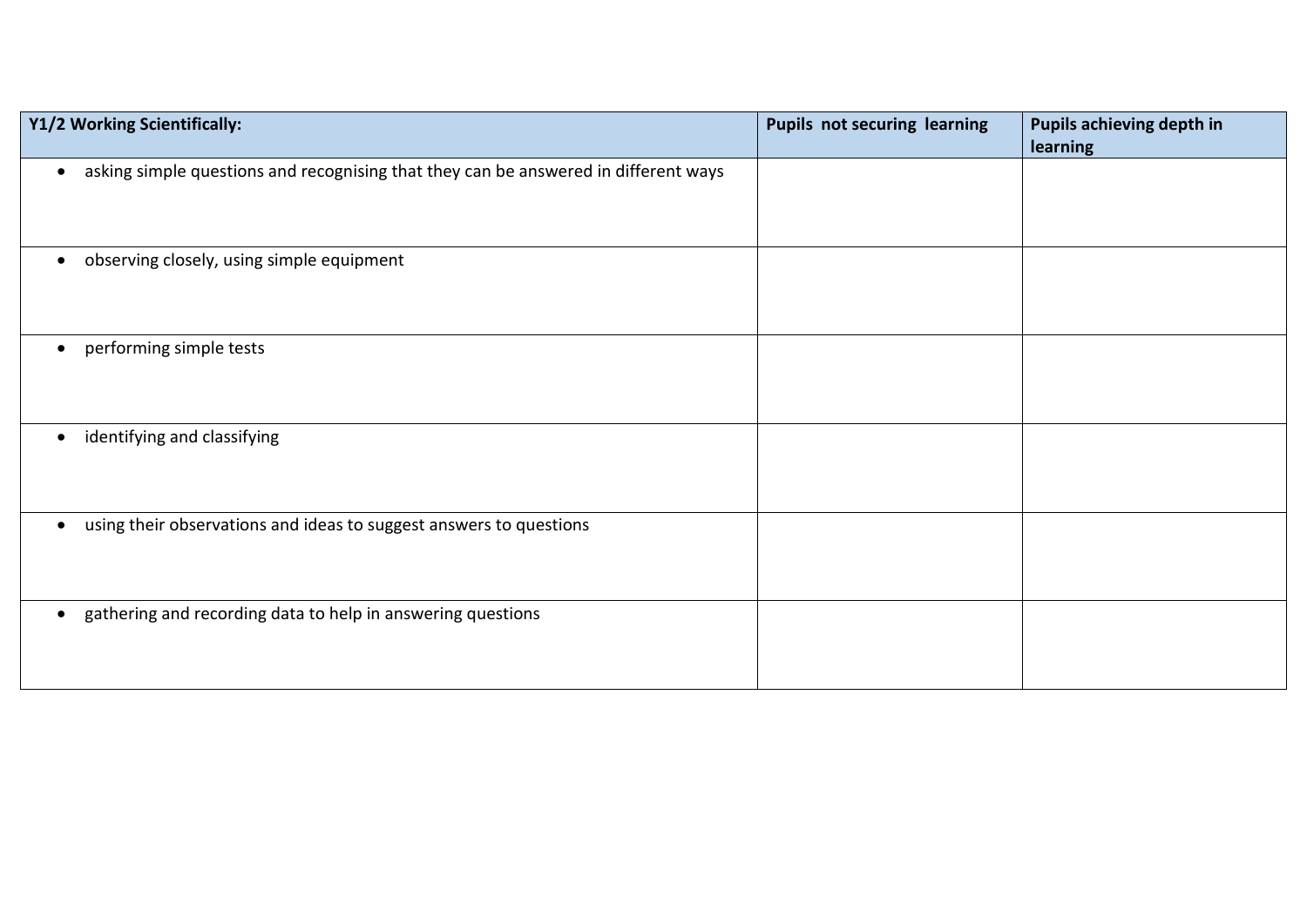# **Year 2 Science Progression in Skills and Knowledge**

| <b>NC Knowledge</b>                                                                                                                                                                                                                                                                                                                                                                                                                                                                                                                                                                                        | Pupils not securing learning | Pupils achieving depth in learning |
|------------------------------------------------------------------------------------------------------------------------------------------------------------------------------------------------------------------------------------------------------------------------------------------------------------------------------------------------------------------------------------------------------------------------------------------------------------------------------------------------------------------------------------------------------------------------------------------------------------|------------------------------|------------------------------------|
| Autumn 1 and 2: Living Things and Habitats                                                                                                                                                                                                                                                                                                                                                                                                                                                                                                                                                                 |                              |                                    |
| explore and compare the differences between things that are living, dead, and things<br>$\bullet$<br>that have never been alive<br>identify that most living things live in habitats to which they are suited and describe how<br>different habitats provide for the basic needs of different kinds of animals and plants,<br>and how they depend on each other<br>identify and name a variety of plants and animals in their habitats<br>describe how animals obtain their food from plants and other animals, using the idea of<br>a simple food chain, and identify and name different sources of food. |                              |                                    |
| <b>Spring 1: Uses of Everyday materials</b>                                                                                                                                                                                                                                                                                                                                                                                                                                                                                                                                                                |                              |                                    |
| identify and compare the suitability of a variety of everyday materials, including wood,<br>$\bullet$<br>metal, plastic, glass, brick, rock, paper and cardboard for particular uses<br>find out how the shapes of solid objects made from some materials can be changed by<br>squashing, bending, twisting and stretching.                                                                                                                                                                                                                                                                                |                              |                                    |
| <b>Spring 2: Animals including humans</b>                                                                                                                                                                                                                                                                                                                                                                                                                                                                                                                                                                  |                              |                                    |
| notice that animals, including humans, have offspring which grow into adults<br>find out about and describe the basic needs of animals, including humans, for survival<br>(water, food and air)<br>describe the importance for humans of exercise, eating the right amounts of different<br>types of food, and hygiene                                                                                                                                                                                                                                                                                     |                              |                                    |
| <b>Summer 1: Living things and habitats</b>                                                                                                                                                                                                                                                                                                                                                                                                                                                                                                                                                                |                              |                                    |
| identify that most living things live in habitats to which they are suited and describe how<br>$\bullet$<br>different habitats provide for the basic needs of different kinds of animals and plants,<br>and how they depend on each other<br>identify and name a variety of plants and animals in their habitats, including<br>microhabitats                                                                                                                                                                                                                                                               |                              |                                    |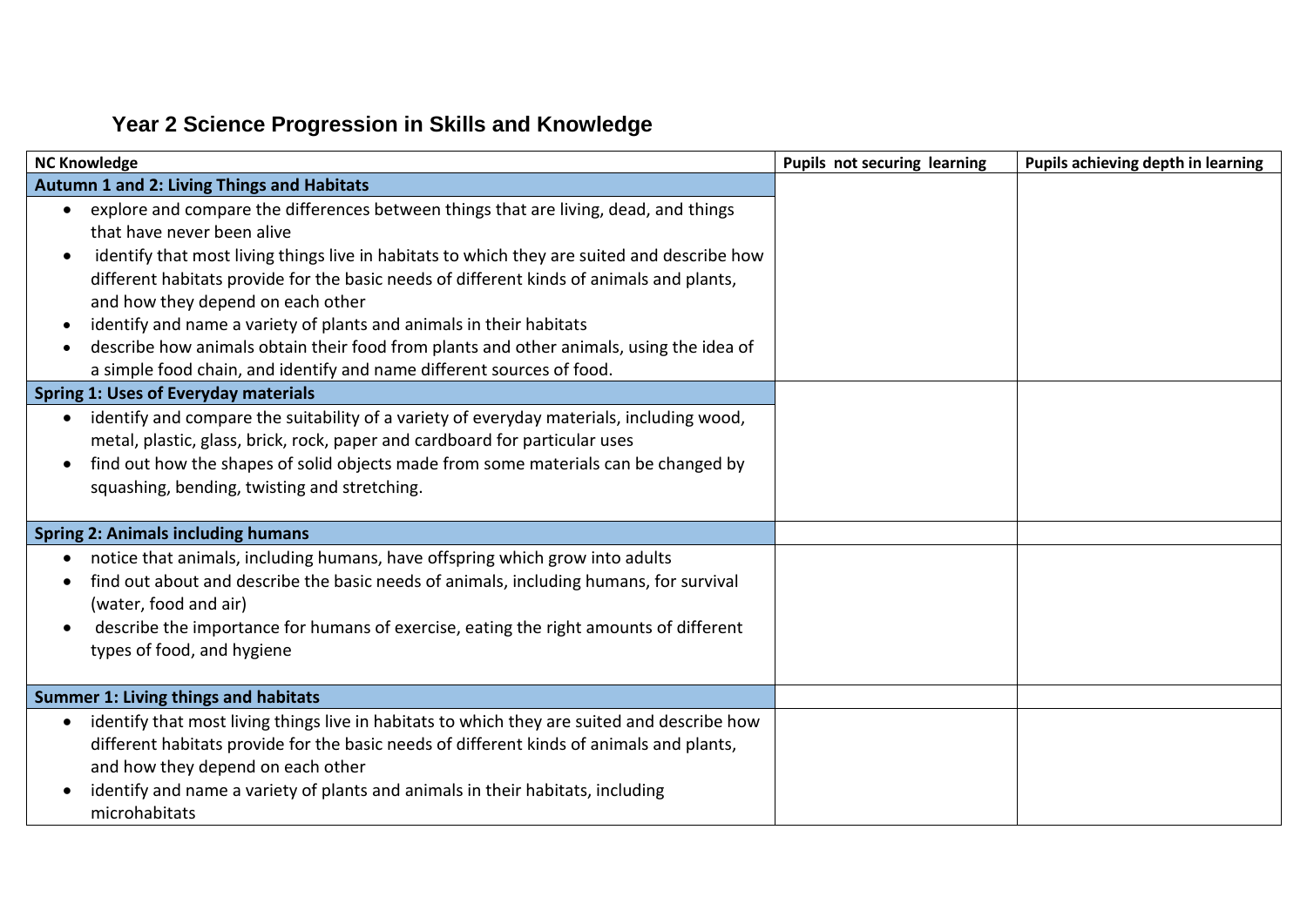| describe how animals obtain their food from plants and other animals, using the idea of<br>a simple food chain, and identify and name different sources of food.               |  |
|--------------------------------------------------------------------------------------------------------------------------------------------------------------------------------|--|
| <b>Summer 2: Plants</b>                                                                                                                                                        |  |
| observe and describe how seeds and bulbs grow into mature plants<br>find out and describe how plants need water, light and a suitable temperature to grow<br>and stay healthy. |  |

# **Year 2 Science Progression in Skills and Knowledge**

| Y2 Working Scientifically:                                                                       | Pupils not securing learning | Pupils achieving depth in learning |
|--------------------------------------------------------------------------------------------------|------------------------------|------------------------------------|
| asking simple questions and recognising that they can be answered in different ways<br>$\bullet$ |                              |                                    |
| observing closely, using simple equipment<br>$\bullet$                                           |                              |                                    |
| performing simple tests<br>$\bullet$                                                             |                              |                                    |
| identifying and classifying<br>$\bullet$                                                         |                              |                                    |
| using their observations and ideas to suggest answers to questions<br>$\bullet$                  |                              |                                    |
| gathering and recording data to help in answering questions<br>$\bullet$                         |                              |                                    |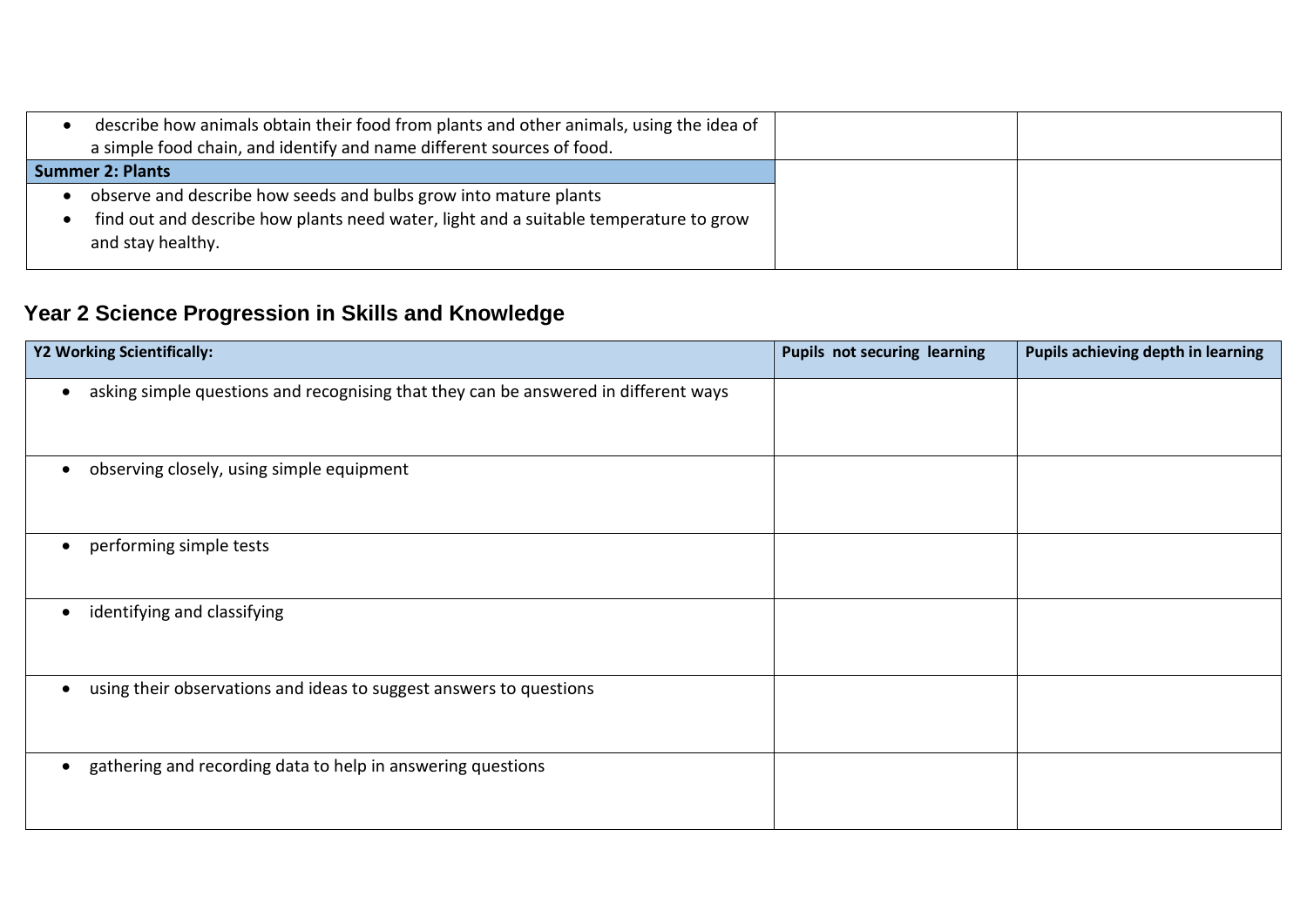# **Year 3 Science Progression in Skills and Knowledge**

| <b>NC Knowledge</b>                                                                                                                                                                                                                                                                                                                                                                                                                                                                                                                                                              | <b>Pupils not securing</b><br>learning | <b>Pupils achieving depth</b><br>in learning |
|----------------------------------------------------------------------------------------------------------------------------------------------------------------------------------------------------------------------------------------------------------------------------------------------------------------------------------------------------------------------------------------------------------------------------------------------------------------------------------------------------------------------------------------------------------------------------------|----------------------------------------|----------------------------------------------|
| <b>Autumn 1 and 2: Animals including Humans</b>                                                                                                                                                                                                                                                                                                                                                                                                                                                                                                                                  |                                        |                                              |
| identify that animals, including humans, need the right types and amount of nutrition, and that<br>$\bullet$<br>they cannot make their own food; they get nutrition from what they eat<br>identify that humans and some other animals have skeletons and muscles for support,<br>protection and movement.                                                                                                                                                                                                                                                                        |                                        |                                              |
| <b>Spring 1: Rocks</b>                                                                                                                                                                                                                                                                                                                                                                                                                                                                                                                                                           |                                        |                                              |
| compare and group together different kinds of rocks on the basis of their appearance and<br>$\bullet$<br>simple physical properties<br>describe in simple terms how fossils are formed when things that have lived are trapped within<br>rock                                                                                                                                                                                                                                                                                                                                    |                                        |                                              |
| recognise that soils are made from rocks and organic matter                                                                                                                                                                                                                                                                                                                                                                                                                                                                                                                      |                                        |                                              |
| <b>Spring 2: Forces and Magnets</b>                                                                                                                                                                                                                                                                                                                                                                                                                                                                                                                                              |                                        |                                              |
| compare how things move on different surfaces<br>$\bullet$<br>notice that some forces need contact between two objects, but magnetic forces can act at a<br>distance<br>observe how magnets attract or repel each other and attract some materials and not others<br>compare and group together a variety of everyday materials on the basis of whether they are<br>attracted to a magnet, and identify some magnetic materials<br>describe magnets as having two poles<br>predict whether two magnets will attract or repel each other, depending on which poles are<br>facing. |                                        |                                              |
| <b>Summer 1: Plants</b>                                                                                                                                                                                                                                                                                                                                                                                                                                                                                                                                                          |                                        |                                              |
| identify and describe the functions of different parts of flowering plants: roots, stem/trunk,<br>$\bullet$<br>leaves and flowers<br>explore the requirements of plants for life and growth (air, light, water, nutrients from soil, and<br>room to grow) and how they vary from plant to plant                                                                                                                                                                                                                                                                                  |                                        |                                              |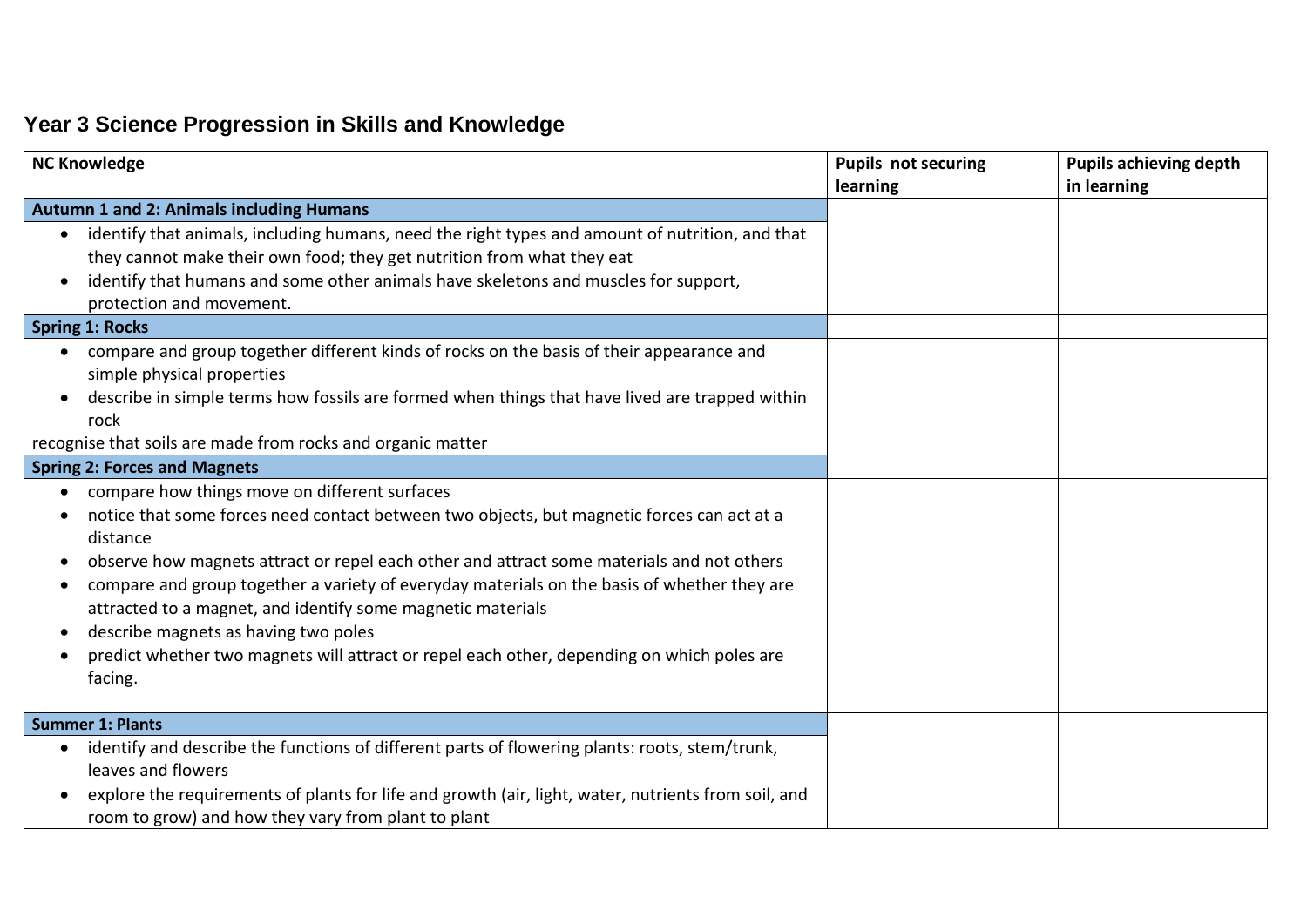| investigate the way in which water is transported within plants                                       |  |
|-------------------------------------------------------------------------------------------------------|--|
| explore the part that flowers play in the life cycle of flowering plants, including pollination, seed |  |
| formation and seed dispersal                                                                          |  |
| Summer 2: Light                                                                                       |  |
| recognise that they need light in order to see things and that dark is the absence of light           |  |
| notice that light is reflected from surfaces                                                          |  |
| recognise that light from the sun can be dangerous and that there are ways to protect their eyes      |  |
| recognise that shadows are formed when the light from a light source is blocked by an opaque          |  |
| object                                                                                                |  |
| find patterns in the way that the size of shadows change.                                             |  |

| Y3/4 Working Scientifically to run throughout all units of learning:                                                                                                                         | <b>Pupils not securing</b><br>learning | <b>Pupils achieving</b><br>depth in learning |
|----------------------------------------------------------------------------------------------------------------------------------------------------------------------------------------------|----------------------------------------|----------------------------------------------|
| asking relevant questions and using different types of scientific enquiries to answer them                                                                                                   |                                        |                                              |
| setting up simple practical enquiries, comparative and fair tests                                                                                                                            |                                        |                                              |
| making systematic and careful observations and, where appropriate, taking accurate measurements<br>using standard units, using a range of equipment, including thermometers and data loggers |                                        |                                              |
| gathering, recording, classifying and presenting data in a variety of ways to help in answering<br>questions                                                                                 |                                        |                                              |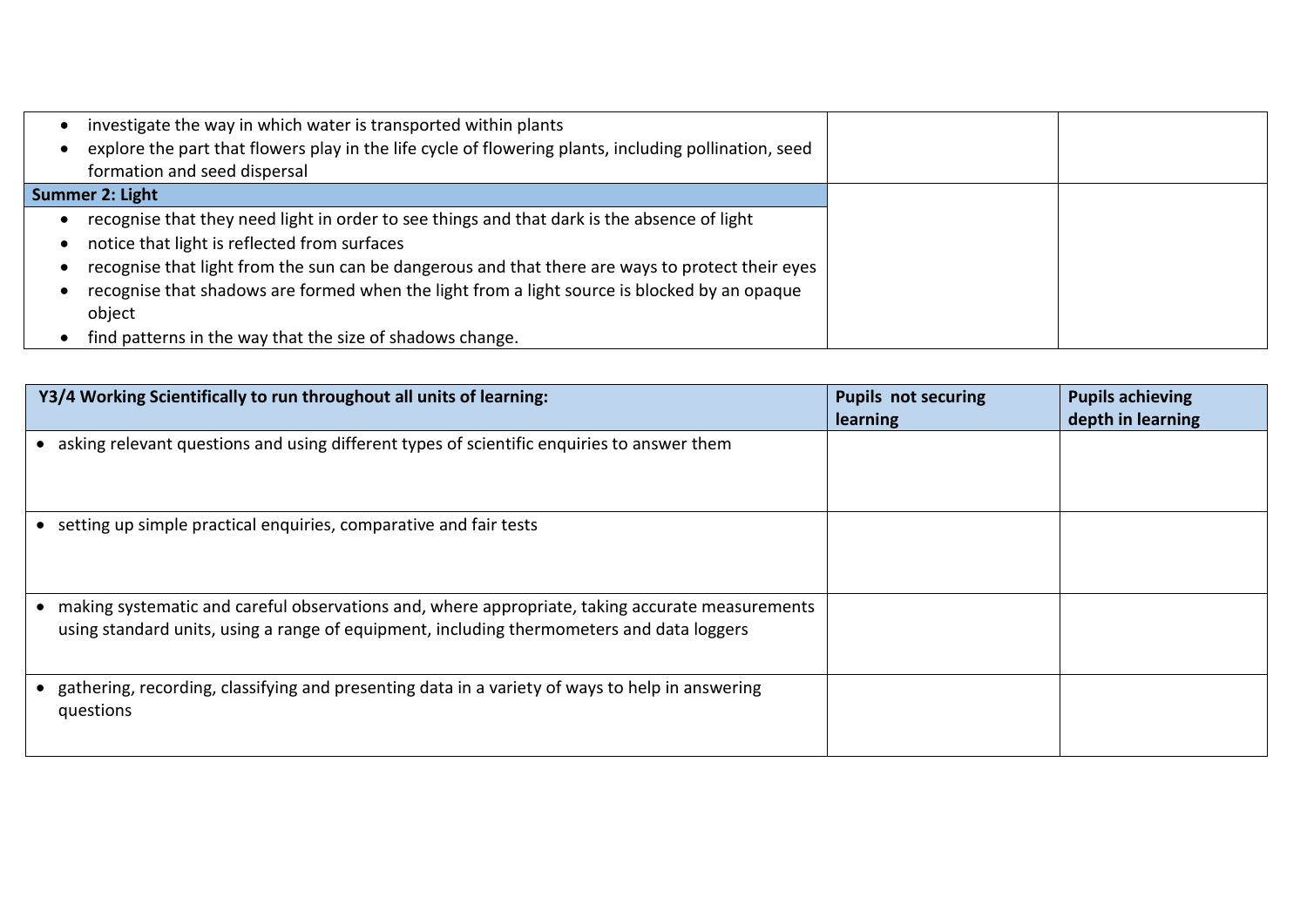| Y3/4 Working Scientifically to run throughout all units of learning:                                                                   | <b>Pupils not securing</b><br><b>learning</b> | <b>Pupils achieving depth</b><br>in learning |
|----------------------------------------------------------------------------------------------------------------------------------------|-----------------------------------------------|----------------------------------------------|
| recording findings using simple scientific language, drawings, labelled diagrams, keys, bar charts,<br>and tables                      |                                               |                                              |
| reporting on findings from enquiries, including oral and written explanations, displays or<br>presentations of results and conclusions |                                               |                                              |
| using results to draw simple conclusions, make predictions for new values, suggest improvements<br>and raise further questions         |                                               |                                              |
| identifying differences, similarities or changes related to simple scientific ideas and processes                                      |                                               |                                              |
| using straightforward scientific evidence to answer questions or to support their findings.                                            |                                               |                                              |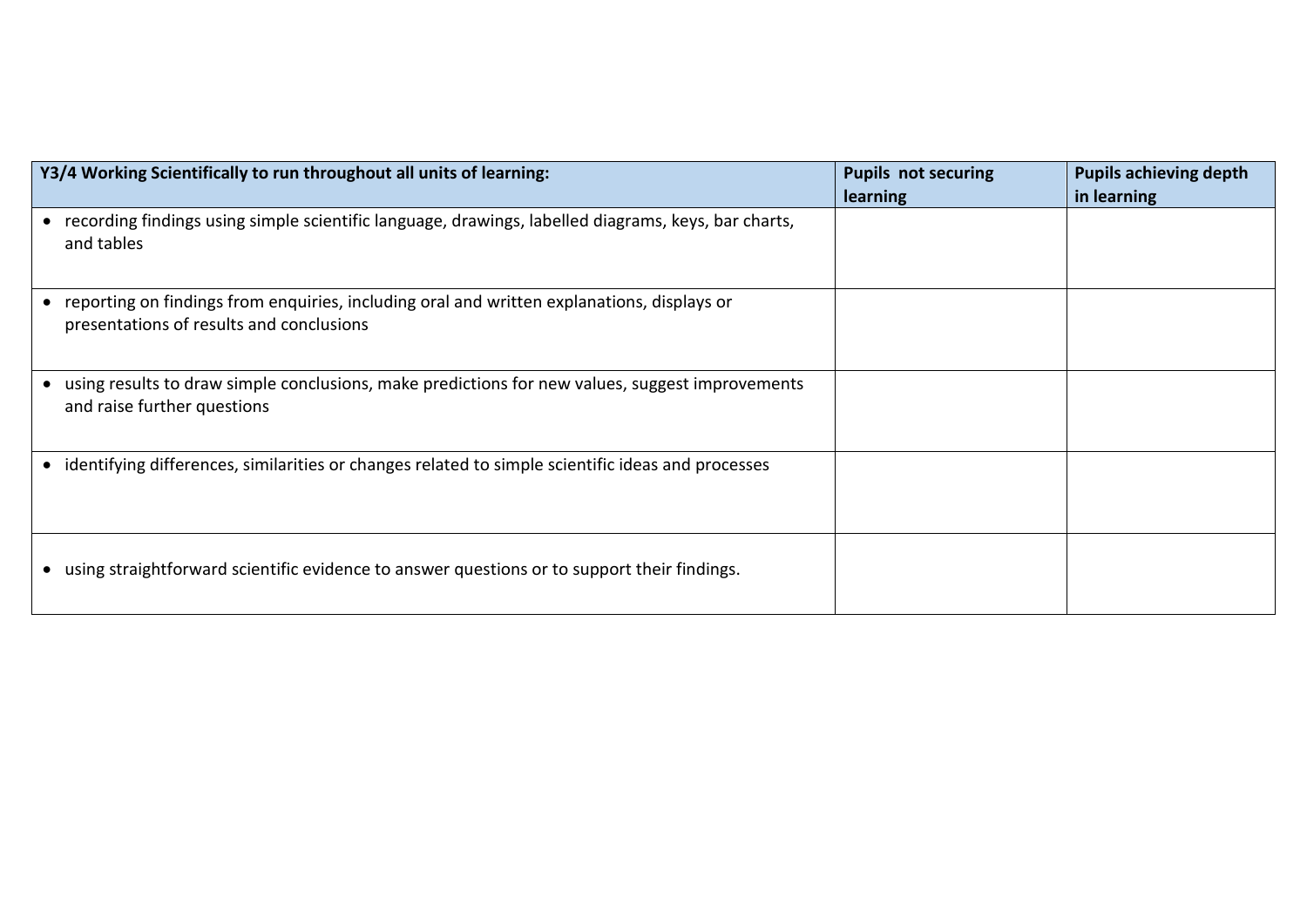## **Year 4: Science Progression in Skills and Knowledge**

| Year 4                                                                                                          | <b>Pupils not securing</b> | <b>Pupils achieving</b> |
|-----------------------------------------------------------------------------------------------------------------|----------------------------|-------------------------|
|                                                                                                                 | learning                   | depth in learning       |
| <b>Autumn 1: States of Matter</b>                                                                               |                            |                         |
| • compare and group materials together, according to whether they are solids, liquids or gases                  |                            |                         |
| • observe that some materials change state when they are heated or cooled, and measure or research the          |                            |                         |
| temperature at which this happens in degrees Celsius (°C)                                                       |                            |                         |
| identify the part played by evaporation and condensation in the water cycle and associate the rate of           |                            |                         |
| evaporation with temperature                                                                                    |                            |                         |
| Autumn 2: Water Cycle - see Autumn 1                                                                            |                            |                         |
|                                                                                                                 |                            |                         |
| <b>Spring 1: Electricity</b>                                                                                    |                            |                         |
| • identify common appliances that run on electricity                                                            |                            |                         |
| • construct a simple series electrical circuit, identifying and naming its basic parts, including cells, wires, |                            |                         |
| bulbs, switches and buzzers                                                                                     |                            |                         |
| • identify whether or not a lamp will light in a simple series circuit, based on whether or not the lamp is     |                            |                         |
| part of a complete loop with a battery                                                                          |                            |                         |
| • recognise that a switch opens and closes a circuit and associate this with whether or not a lamp lights in    |                            |                         |
| a simple series circuit                                                                                         |                            |                         |
| • recognise some common conductors and insulators, and associate metals with being good conductors              |                            |                         |
| <b>Spring 2: Sound</b>                                                                                          |                            |                         |
| identify how sounds are made, associating some of them with something vibrating<br>$\bullet$                    |                            |                         |
| recognise that vibrations from sounds travel through a medium to the ear                                        |                            |                         |
| find patterns between the pitch of a sound and features of the object that produced it                          |                            |                         |
| find patterns between the volume of a sound and the strength of the vibrations that produced it                 |                            |                         |
| recognise that sounds get fainter as the distance from the sound source increases.                              |                            |                         |
|                                                                                                                 |                            |                         |
| Summer 1 and 2: Habitats & Digestion/Teeth                                                                      |                            |                         |
| recognise that living things can be grouped in a variety of ways<br>$\bullet$                                   |                            |                         |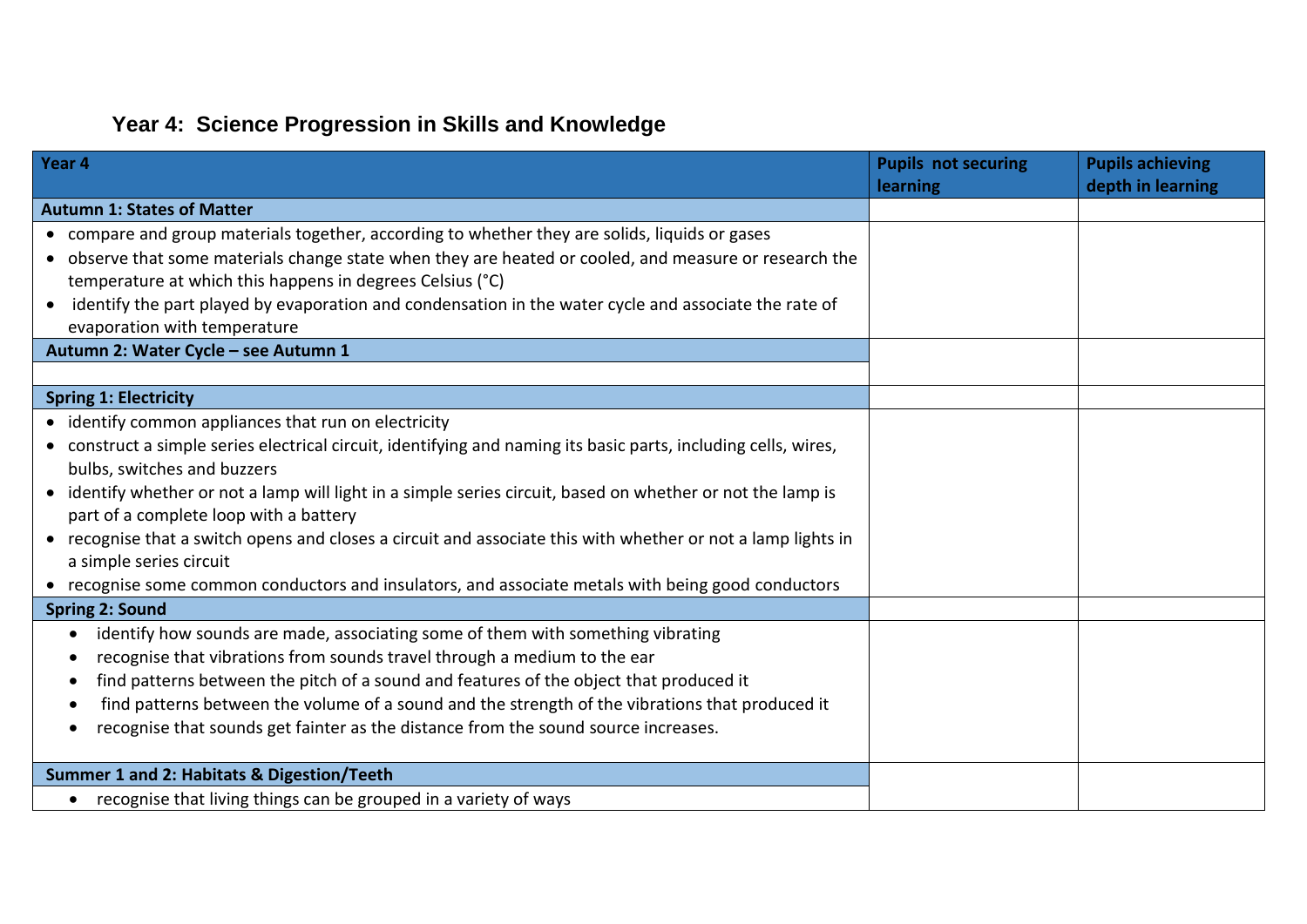| explore and use classification keys to help group, identify and name a variety of living things in their |  |
|----------------------------------------------------------------------------------------------------------|--|
| local and wider environment                                                                              |  |
| recognise that environments can change and that this can sometimes pose dangers to living things         |  |
|                                                                                                          |  |
| describe the simple functions of the basic parts of the digestive system in humans                       |  |
| identify the different types of teeth in humans and their simple functions                               |  |
| construct and interpret a variety of food chains, identifying producers, predators and prey.             |  |

# **Year 4: Science Progression in Skills and Knowledge**

| Y3/4 Working Scientifically:                                                                                                                                                                              | <b>Pupils not securing</b><br>learning | <b>Pupils achieving</b><br>depth in learning |
|-----------------------------------------------------------------------------------------------------------------------------------------------------------------------------------------------------------|----------------------------------------|----------------------------------------------|
| • asking relevant questions and using different types of scientific enquiries to answer them                                                                                                              |                                        |                                              |
| • setting up simple practical enquiries, comparative and fair tests                                                                                                                                       |                                        |                                              |
| making systematic and careful observations and, where appropriate, taking accurate measurements using<br>$\bullet$<br>standard units, using a range of equipment, including thermometers and data loggers |                                        |                                              |
| • gathering, recording, classifying and presenting data in a variety of ways to help in answering questions                                                                                               |                                        |                                              |
| recording findings using simple scientific language, drawings, labelled diagrams, keys, bar charts, and<br>tables                                                                                         |                                        |                                              |
| reporting on findings from enquiries, including oral and written explanations, displays or presentations of<br>results and conclusions                                                                    |                                        |                                              |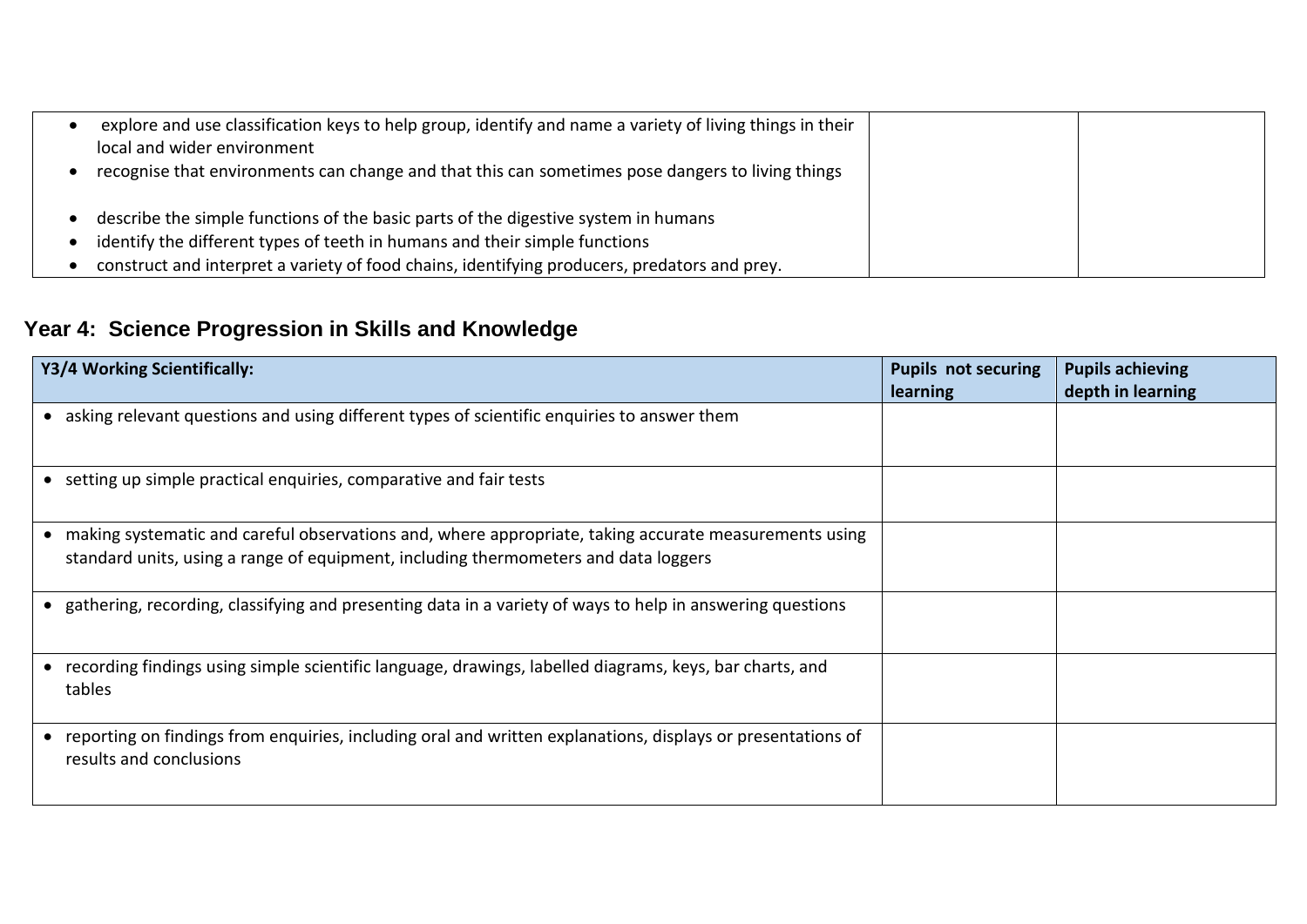| using results to draw simple conclusions, make predictions for new values, suggest improvements and<br>raise further questions |  |
|--------------------------------------------------------------------------------------------------------------------------------|--|
| identifying differences, similarities or changes related to simple scientific ideas and processes                              |  |
| using straightforward scientific evidence to answer questions or to support their findings.                                    |  |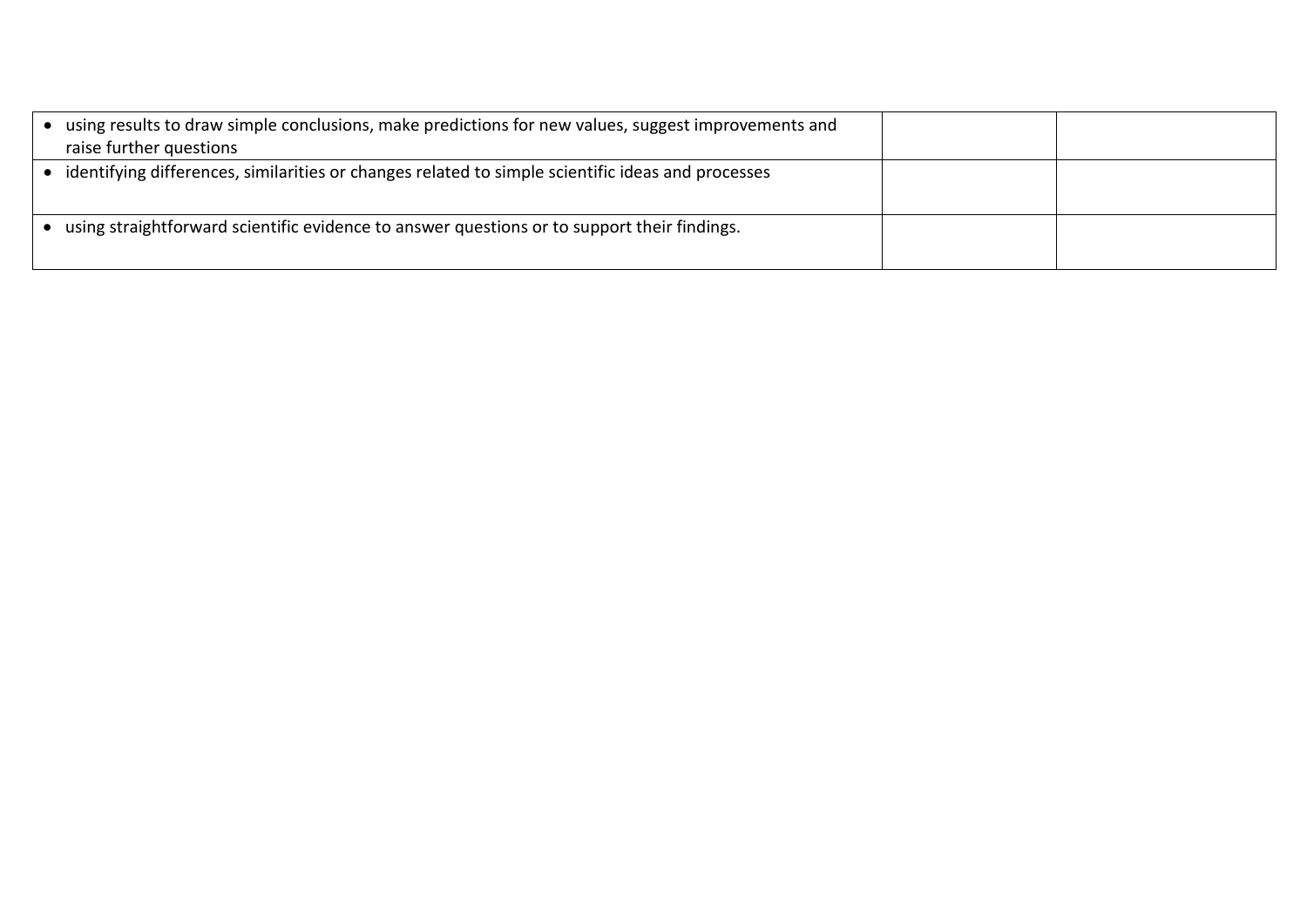## **Year 5 Science Progression in Skills and Knowledge**

| <b>NC Knowledge</b>                                                                                                                                                                                                                                                                                                                                                                                                                                                                                                                                                                                                                                                                                                                                                                                                                                                                                                                                                    | <b>Pupils not securing learning</b> | Pupils achieving depth in<br>learning |
|------------------------------------------------------------------------------------------------------------------------------------------------------------------------------------------------------------------------------------------------------------------------------------------------------------------------------------------------------------------------------------------------------------------------------------------------------------------------------------------------------------------------------------------------------------------------------------------------------------------------------------------------------------------------------------------------------------------------------------------------------------------------------------------------------------------------------------------------------------------------------------------------------------------------------------------------------------------------|-------------------------------------|---------------------------------------|
| Autumn 1 and 2: Properties and changes of material                                                                                                                                                                                                                                                                                                                                                                                                                                                                                                                                                                                                                                                                                                                                                                                                                                                                                                                     |                                     |                                       |
| compare and group together everyday materials on the basis of their properties, including<br>their hardness, solubility, transparency, conductivity (electrical and thermal), and response<br>to magnets<br>know that some materials will dissolve in liquid to form a solution, and describe how to<br>recover a substance from a solution<br>use knowledge of solids, liquids and gases to decide how mixtures might be separated,<br>including through filtering, sieving and evaporating<br>give reasons, based on evidence from comparative and fair tests, for the particular uses of<br>everyday materials, including metals, wood and plastic<br>demonstrate that dissolving, mixing and changes of state are reversible changes<br>explain that some changes result in the formation of new materials, and that this kind of<br>change is not usually reversible, including changes associated with burning and the action of<br>acid on bicarbonate of soda. |                                     |                                       |
| <b>Spring 1: Forces</b>                                                                                                                                                                                                                                                                                                                                                                                                                                                                                                                                                                                                                                                                                                                                                                                                                                                                                                                                                |                                     |                                       |
| explain that unsupported objects fall towards the Earth because of the force of gravity<br>$\bullet$<br>acting between the Earth and the falling object<br>identify the effects of air resistance, water resistance and friction, that act between moving<br>surfaces<br>recognise that some mechanisms, including levers, pulleys and gears, allow a smaller force<br>to have a greater effect.                                                                                                                                                                                                                                                                                                                                                                                                                                                                                                                                                                       |                                     |                                       |
| <b>Spring 2: Earth in Space</b>                                                                                                                                                                                                                                                                                                                                                                                                                                                                                                                                                                                                                                                                                                                                                                                                                                                                                                                                        |                                     |                                       |
| describe the movement of the Earth, and other planets, relative to the Sun in the solar<br>system<br>describe the movement of the Moon relative to the Earth<br>describe the Sun, Earth and Moon as approximately spherical bodies                                                                                                                                                                                                                                                                                                                                                                                                                                                                                                                                                                                                                                                                                                                                     |                                     |                                       |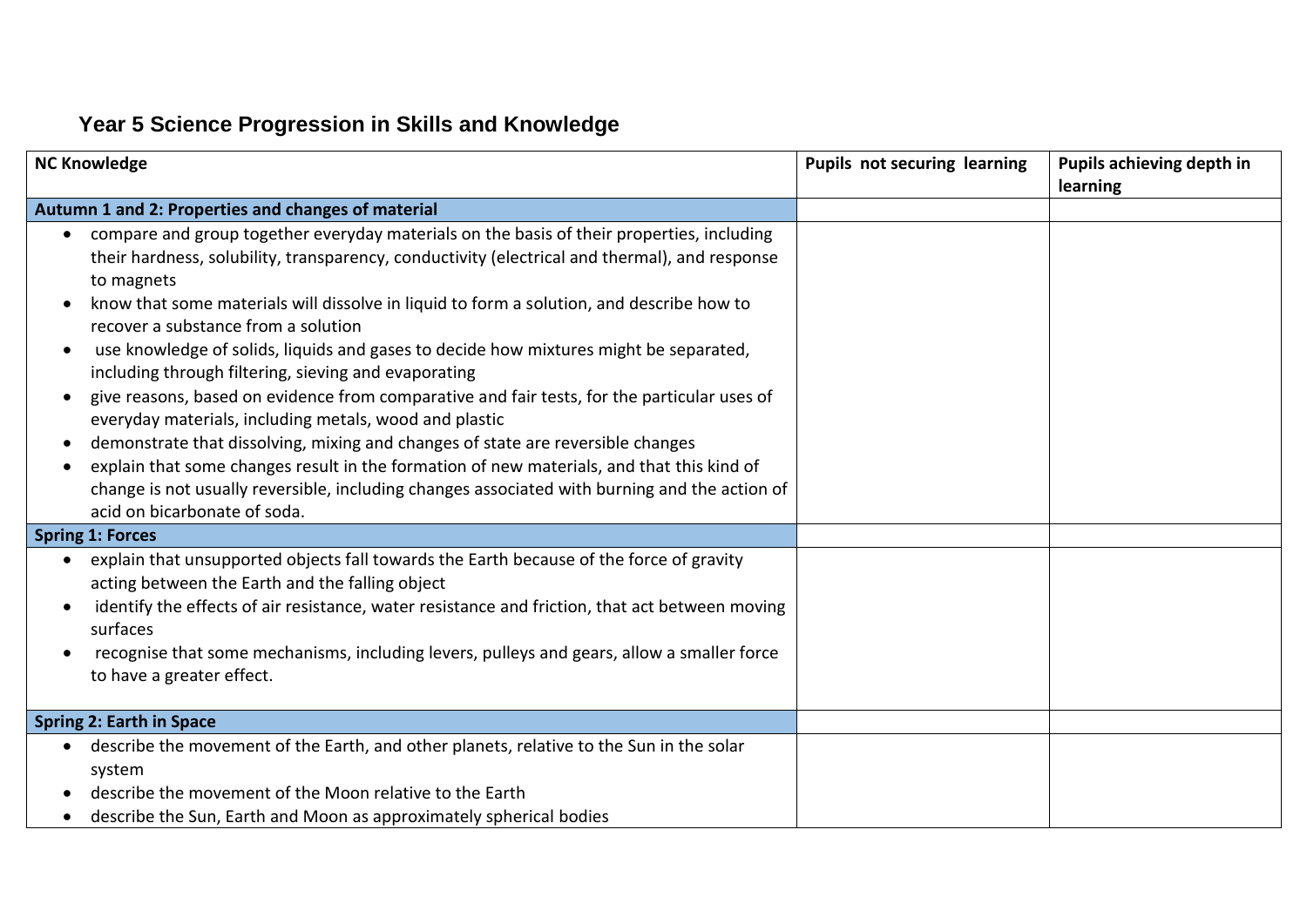| use the idea of the Earth's rotation to explain day and night and the apparent movement of<br>the sun across the sky. |  |
|-----------------------------------------------------------------------------------------------------------------------|--|
| <b>Summer 1 and 2: Living things and Habitats</b>                                                                     |  |
| <b>Animals including humans</b>                                                                                       |  |
| describe the differences in the life cycles of a mammal, an amphibian, an insect and a bird                           |  |
| describe the life process of reproduction in some plants and animals                                                  |  |
| describe the changes as humans develop to old age.                                                                    |  |

# **Year 5 Science Progression in Skills and Knowledge**

| Y5/6 Working:                                                                                                                                                                                                                | <b>Pupils not securing learning</b> | <b>Pupils achieving depth in</b><br>learning |
|------------------------------------------------------------------------------------------------------------------------------------------------------------------------------------------------------------------------------|-------------------------------------|----------------------------------------------|
| • planning different types of scientific enquiries to answer questions, including recognising and<br>controlling variables where necessary                                                                                   |                                     |                                              |
| • taking measurements, using a range of scientific equipment, with increasing accuracy and<br>precision, taking repeat readings when appropriate                                                                             |                                     |                                              |
| • recording data and results of increasing complexity using scientific diagrams and labels,<br>classification keys, tables, scatter graphs, bar and line graphs                                                              |                                     |                                              |
| • using test results to make predictions to set up further comparative and fair tests                                                                                                                                        |                                     |                                              |
| • reporting and presenting findings from enquiries, including conclusions, causal relationships and<br>explanations of and degree of trust in results, in oral and written forms such as displays and<br>other presentations |                                     |                                              |
| • identifying scientific evidence that has been used to support or refute ideas or arguments.                                                                                                                                |                                     |                                              |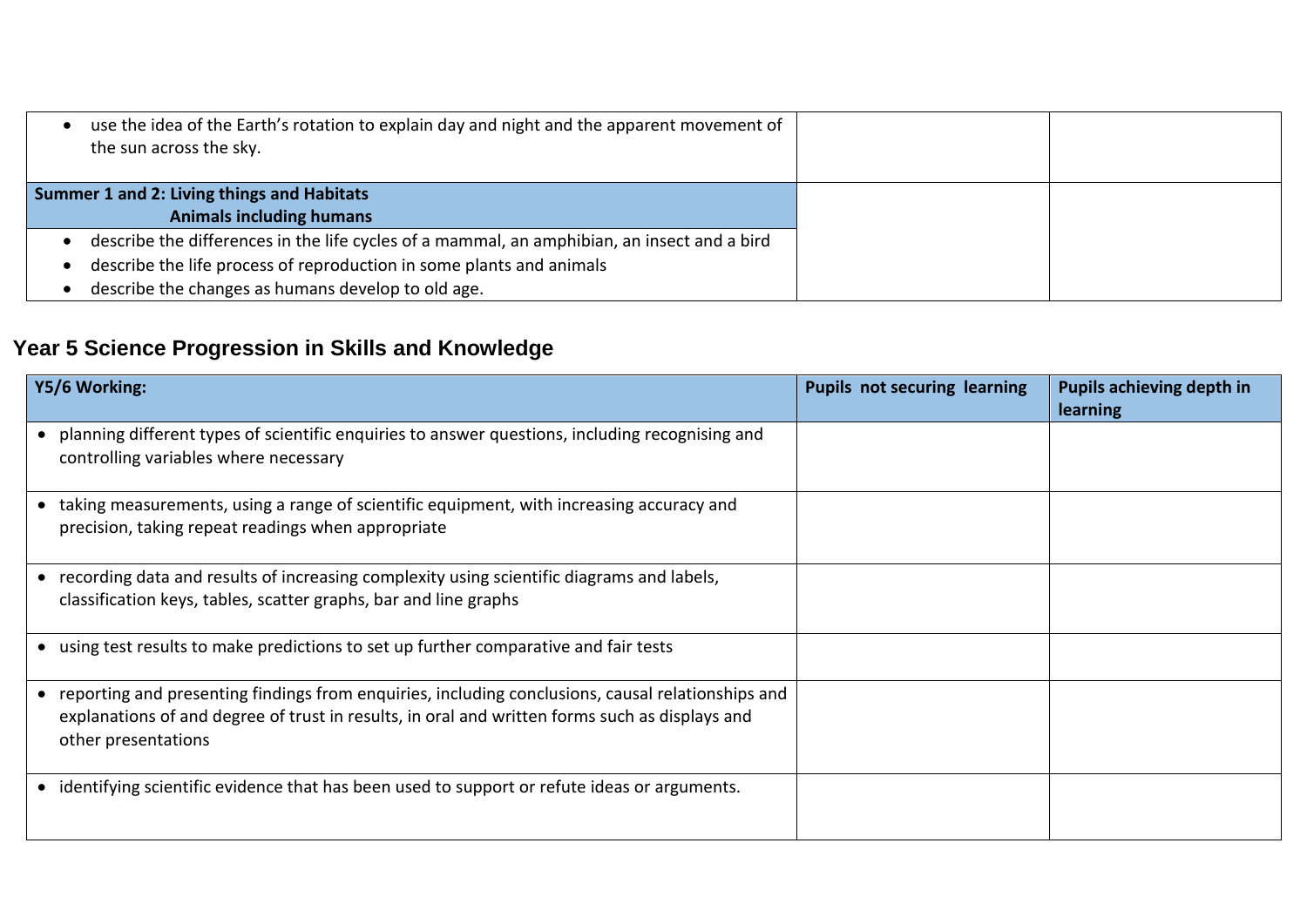# **Year 6 Science Progression in Skills and Knowledge**

| <b>NC Knowledge</b>                                                                                           | <b>Pupils not securing</b> | <b>Pupils achieving depth</b> |
|---------------------------------------------------------------------------------------------------------------|----------------------------|-------------------------------|
|                                                                                                               | learning                   | in learning                   |
| Autumn 1: Light                                                                                               |                            |                               |
| • recognise that light appears to travel in straight lines                                                    |                            |                               |
| • use the idea that light travels in straight lines to explain that objects are seen because they give out or |                            |                               |
| reflect light into the eye                                                                                    |                            |                               |
| • explain that we see things because light travels from light sources to our eyes or from light sources to    |                            |                               |
| objects and then to our eyes                                                                                  |                            |                               |
| • use the idea that light travels in straight lines to explain why shadows have the same shape as the         |                            |                               |
| objects that cast them.                                                                                       |                            |                               |
| <b>Autumn 2: Electricity</b>                                                                                  |                            |                               |
| • associate the brightness of a lamp or the volume of a buzzer with the number and voltage of cells used      |                            |                               |
| in the circuit                                                                                                |                            |                               |
| • compare and give reasons for variations in how components function, including the brightness of             |                            |                               |
| bulbs, the loudness of buzzers and the on/off position of switches                                            |                            |                               |
| • use recognised symbols when representing a simple circuit in a diagram.                                     |                            |                               |
| Spring 1: Living things and habitat                                                                           |                            |                               |
| • describe how living things are classified into broad groups according to common observable                  |                            |                               |
| characteristics and based on similarities and differences, including microorganisms, plants and animals       |                            |                               |
| • give reasons for classifying plants and animals based on specific characteristics.                          |                            |                               |
| <b>Spring 2: Evolution and inheritance</b>                                                                    |                            |                               |
| • recognise that living things have changed over time and that fossils provide information about living       |                            |                               |
| things that inhabited the Earth millions of years ago                                                         |                            |                               |
| • recognise that living things produce offspring of the same kind, but normally offspring vary and are not    |                            |                               |
| identical to their parents                                                                                    |                            |                               |
| • identify how animals and plants are adapted to suit their environment in different ways and that            |                            |                               |
| adaptation may lead to evolution.                                                                             |                            |                               |
| <b>Summer 1 and 2: Animals including humans</b>                                                               |                            |                               |